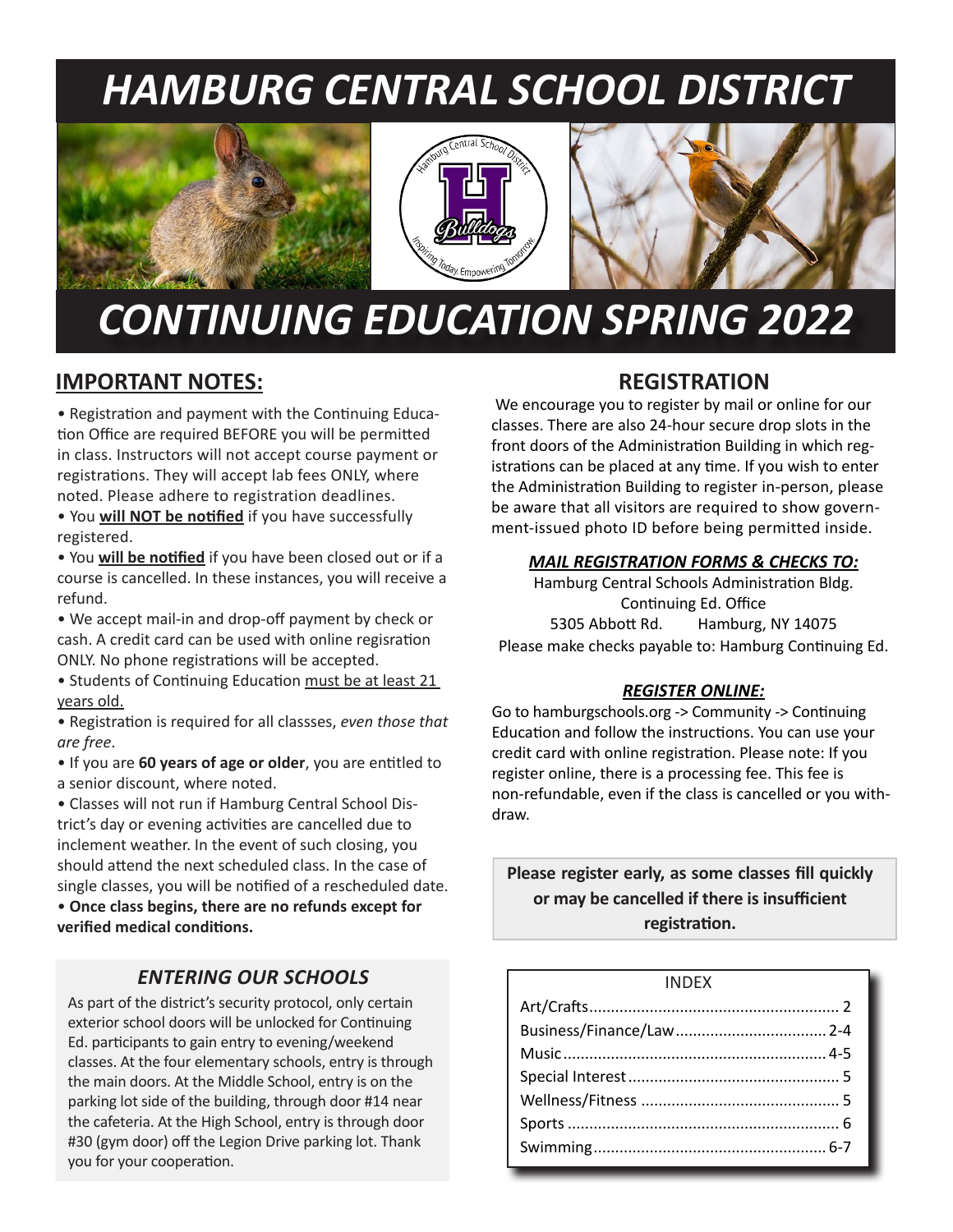

# **PAINTING & DRAWING WORKSHOP (A1)**

### *Vicki Warhol*

Unleash your artistic potential! This workshop is for artists with basic understanding of watercolor, acrylics, oils, colored pencil or sketching. Enjoy painting subjects of your choice in the company of other painters. Learn new techniques and ideas. Please bring the supplies you want to work with in class: paintbrushes, pencils, pens, paints, sketchbook, etc.

Hamburg High School, Room 132 Dates: Wednesdays, March 23-May 18 **NO CLASS APRIL 13** Time: 6:30 - 9 pm Cost: \$50 Seniors: \$30 **Registration deadline: March 16**

### **DRAGONFLIES (A2)**

Hamburg Middle School, Room 125 Date: Tuesday, Feb. 8 Time: 6 - 8 pm Cost: \$35 Seniors: \$25 **Registration deadline: Feb. 1**

### **SUNFLOWER (A3)**

Hamburg Middle School, Room 125 Date: Tuesday, March 8 Time: 6 - 8 pm Cost: \$35 Seniors: \$25 **Registration deadline: March 1**

### **CHICKADEES (A4)**

Hamburg Middle School, Room 125 Date: Tuesday, April 5 Time: 6 - 8 pm Cost: \$35 Seniors: \$25 **Registration deadline: March 29**

### *Gail Schneider*

Create a beautiful handmade stained glass picture using stained glass, glue, nippers, 6" round circle and wood mount for your finished piece. You will have the opportunity to make three different glass creations through the spring. Materials are included for each class for which you register.





# **SOCIAL SECURITY PLANNING 101 (B1)**

### *Paul Hutchings*

This class will cover what everyone needs to know about Social Security. Often, when one is planning to retire, he/she ponders: Will my Social Security be taxed? When should I take Social Security? Will my spouse receive benefits? Can I receive benefits from an ex-spouse? Will working affect my Social Security benefits? Get answers to these questions and more, to help you make the best Social Security decision.

Hamburg Middle School, Room 125 Date: Wednesday, March 9 Time: 6-7:30 pm Cost: Free **Registration deadline: March 2**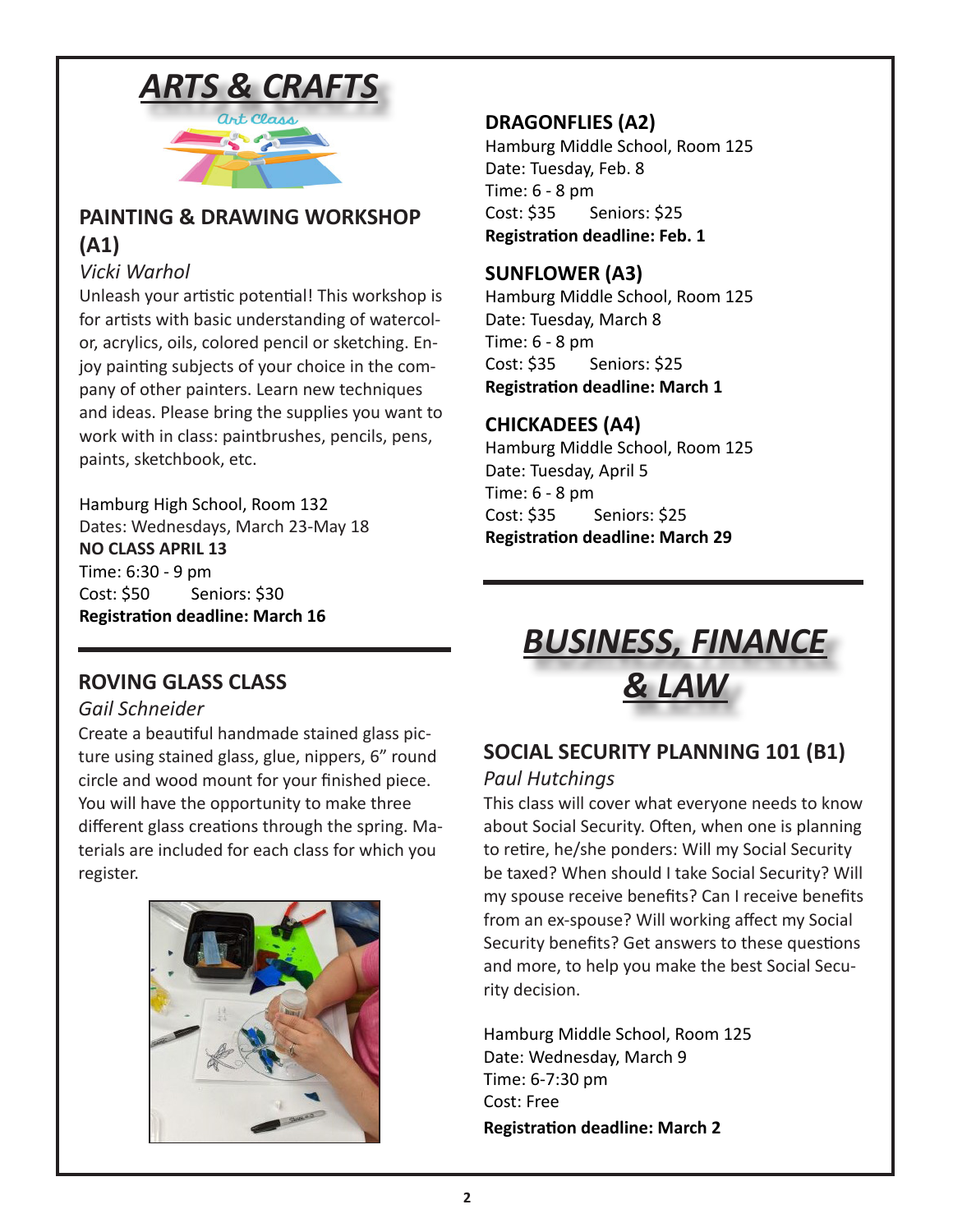# *BUSINESS, FINANCE & LAW (CONT.)*

### **SOCIAL SECURITY PLANNING FOR WOMEN (B2)**

### *Jeffrey Gelormini*

Social Security for many is a key part of a retirement income plan and it's important to know the facts to make the right decision. We will be exploring the basics of Social Security so you can understand how much you will receive and how taking it early or delayed will affect the amount you receive throughout your lifetime. We will be doing a deep dive into the factors you should consider if you are single, married, divorced or widowed and how to coordinate your own benefit with a spouse or widow benefit if applicable.

Hamburg High School, Room 123 Date: Tuesday, March 15 Time: 6 - 7:30 pm Cost: Free **Registration deadline: March 8**

### **BUYING A HOME IN TODAY'S MARKET (B3)**

### *Christopher Ricci*

Perfect class for the first-time homebuyer or for someone who wants a refresher on how the process looks today as opposed to even just a few years ago. We will examine the entire purchasing process starting with how to obtain your mortgage pre-approval, estimating your monthly payment, how to house hunt, the contract process, how inspections work and how the closing process works. The better prepared you are, the more successful you will be in finding the right home. Other highlighted topics during the presentation: common mistakes buyers make, how to overcome financial obstacles, strategies to make a more competitive offer and the best time to buy.

Hamburg Middle School, Room 123 Date: Thursday, March 17 Time: 7 - 9 pm Cost: Free **Registration deadline: March 10**

# **SAVVY IRA PLANNING (B4)**

### *Jeffrey Gelormini*

In this workshop, you will learn strategies for savvy IRA planning. These include reviewing the six rollover options for your retirement plan funds, how the SECURE Act changed IRA planning, three common required minimum distribution mistakes, the difference between indirect and direct rollovers, and how to coordinate your IRA planning with your overall retirement, estate, tax, education, Social Security and financial plans.

Hamburg High School, Room 123 Date: Thursday, March 31 Time: 6 - 7:30 pm Cost: Free **Registration deadline: March 24**



# **INVESTING FOR MINORS (B5)**

### *Paul Hutchings*

Have you ever said, "I wish I would have started investing sooner?" Planning for the future is one of the best ways to invest; unfortunately most don't get started until later in life. Take a step to change that by investing for the next generation. If you're a parent, grandparent, aunt or uncle this class will provide you with the tools needed to invest for education, short-term goals and even retirement for the children in your life. In addition, you'll learn about the potential benefits for both the child and you.

Hamburg Middle School, Room 125 Date: Wednesday, April 6 Time: 6:30 -7:30 pm Cost: Free

**Registration deadline: March 30**

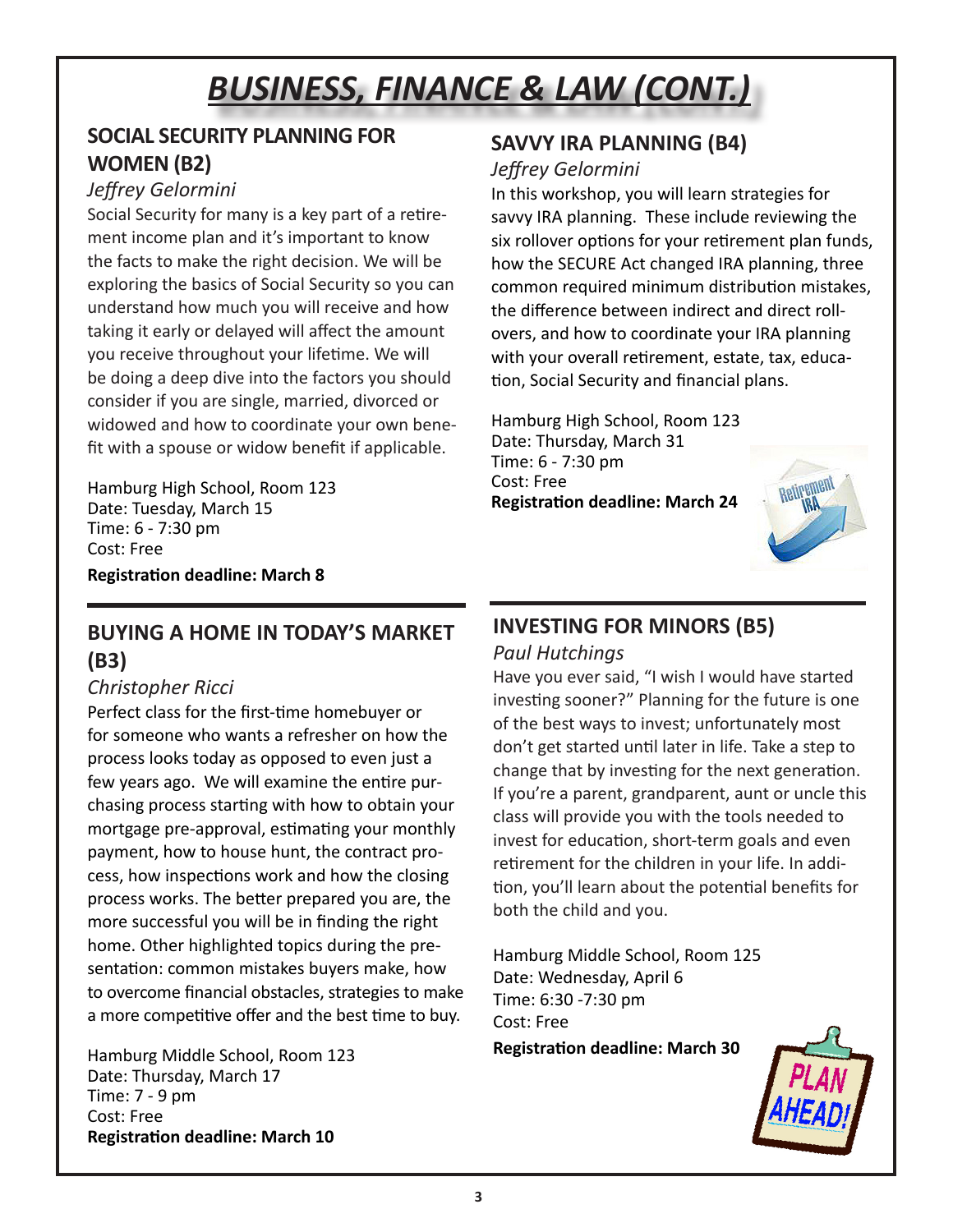# *BUSINESS, FINANCE & LAW (CONT.)*

### **TAKING AN INCOME IN RETIREMENT (B6)**

### *Jeffrey Gelormini*

At this workshop, you will learn the four key components to your financial plan, how to evaluate your financial goals, and the future risks to your financial plan. We will then do a deep dive into the "bucket strategy" for income distribution and discuss how to evaluate different types of investments to reach the goals of each bucket.

Hamburg High School, Room 123 Date: Wednesday, April 6 Time: 6 - 7:30 pm Cost: Free **Registration deadline: March 30**

### **HOW TO PROTECT YOUR MONEY FROM MEDICAID AND A NURSING HOME (B7)**

### *Les Robinson, CLTC*

Long-Term Care and Medicaid are the biggest threat to your retirement security. This planning system works to bring together Retirement and Long-Term Care Planning to protect you from losing your money, income and independence to Long-Term Care and Medicaid Event. Topics discussed will include: protecting your personal choices and financial independence, removing the hidden financial threats to your money, understanding the consequences of having or not having a plan for your money and income stream, avoiding spend down mistakes, maintaining Medicaid eligibility, long-term care options and developing a safe and secure plan.

Hamburg High School, Room 123 Date: Tuesday, May 3 Time: 6 - 8 pm Cost: Free **Registration deadline: April 26**





### **INTRODUCTION TO ACOUSTIC GUITAR, BANJO, MANDOLIN OR UKULELE (M1)** *Peter Mirando*

Have you always wanted to play the guitar or other stringed instruments? These classes are intended to provide individuals the opportunity to learn to play guitar, banjo, mandolin or ukulele. With regular attendance and practice, you should soon be able to play many of the folk songs that are part of our musical heritage. Completing the course prepares you to participate in Acoustic Music Jam. If you wish, you may enroll in either or both music classes to either sing along or try your newly-learned skills. Students are expected to provide their own instruments. If you do not have an instrument, contact the instructor (716-549-0864) for assistance.

Hamburg Middle School, Room 134 Dates: Wednesdays, Feb. 2 - April 20 **NO CLASS FEB. 16 & 23; APRIL 13** Time: 6:30 - 7:30 pm Cost: \$55 Seniors: \$40 **Registration deadline: Jan. 26** 

# **ACOUSTIC MUSIC JAM (M2**)

### *Peter Mirando*

Do you play acoustic guitar, banjo, mandolin or any other acoustic folk instrument? If you enjoy

playing or singing folk music, you are invited to join us for an acoustic music jam. Music choices include traditional and modern folk, oldtime country and bluegrass music. The music is paced so that beginners, as well as more experienced



musicians, can participate. The atmosphere is informal, relaxed and great fun! If you can't play an instrument, come and sing. Students are expected to provide their own instruments.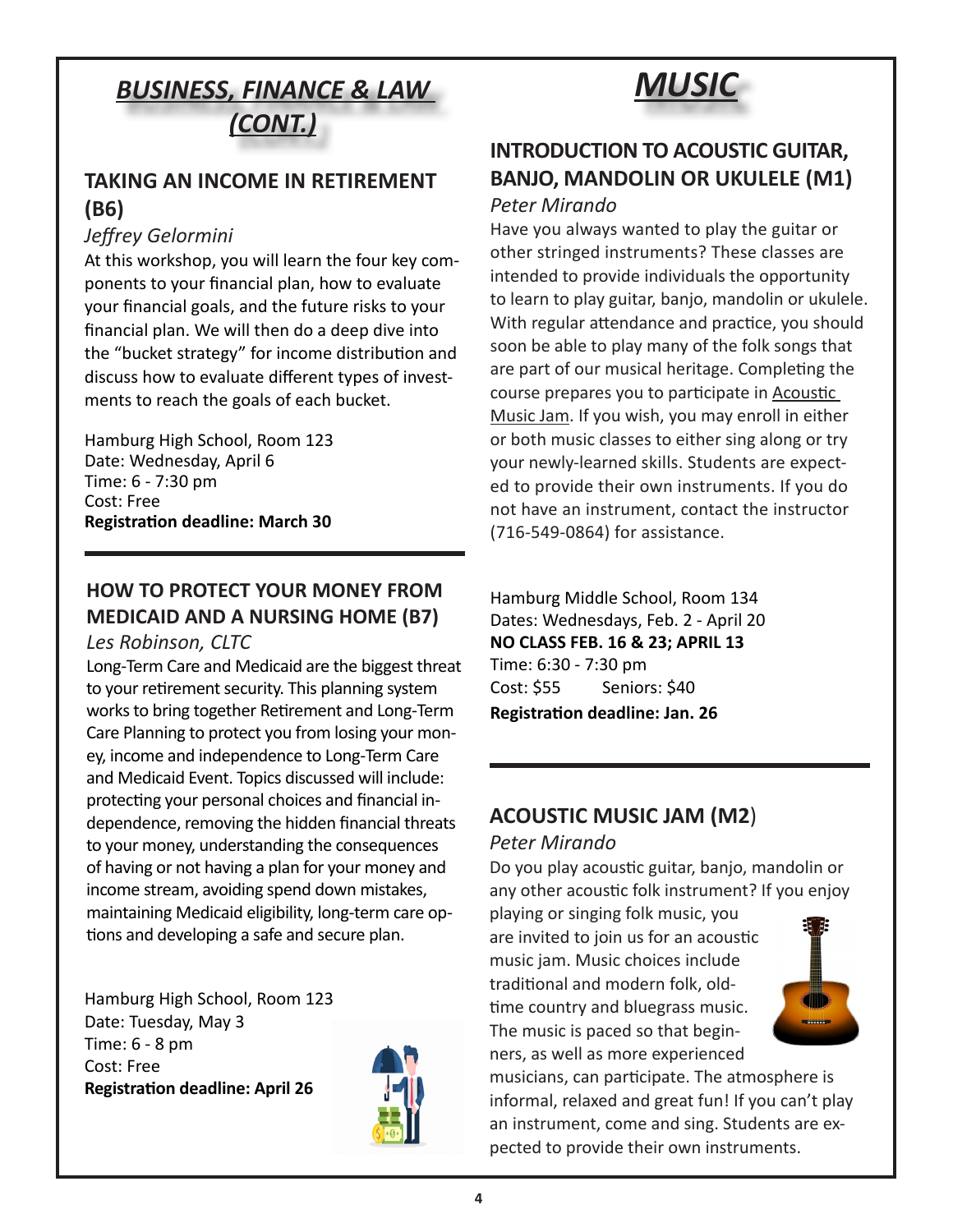If you do not have your own instrument, contact the instructor (716-549-0864) for assistance. Play lists and music sheets will be provided via email, so please be clear when writing your email on your registration form. A limited number of song sheets will be available for those who do not have internet access.

Hamburg Middle School, Room 134 Dates: Wednesdays, Feb. 2 - April 20 **NO CLASS FEB. 16 & 23; APRIL 13** Time: 7:30 - 9 pm Cost: \$55 Seniors: \$40 **Registration deadline: Jan. 26**

# *SPECIAL INTEREST*

# **SCUBA DIVING (SI1)**

*Professional Scuba Inc. of Hamburg* Classes are taught by the staff of Professional Scuba of Hamburg. Professional Scuba is a PADI 5 Star dive center and all of its instructors and assistant instructors are PADI certified. Students need to supply mask, snorkel, fins and boots by the third class. The rest of the required equipment is provided for student use through the class along with all the student materials. Students can stop in the shop to register and complete the initial paperwork. Start your adventure now. Professional Scuba, 5777 Camp Rd., Hamburg/716-648-3483/proscuba@verizon.net

*Note: The location and time for this instruction will change after the first five classes, as shown below.*

Dates: Mondays, Feb. 7 - May 2 Cost: \$50 Lab fee: \$375 payable to Professional Scuba **Registration deadline: Jan. 31**

Dates: Mondays, Feb. 7 - March 14 **NO CLASS FEB. 21** Hamburg Middle School, pool Time: 7 - 9 pm Dates: Mondays, March 21 - May 2 **NO CLASS APRIL 11 & 18** Hamburg High School, pool Time: 6 - 9 pm

# **USING THE WEB TO GATHER HEALTH INFORMATION (SI2)**

### *Frank M. Painter, D.C.*

This two-session class in a computer lab will be an introduction to using online search tools to gather reliable health information. The first class will review basic techniques for creating effective search strategies and will include a list of accurate health-related websites for your convenience. The second class will focus on refining your skills and answering specific questions. The complete class is available on a "thumb drive" (USB device) so you will not need to take notes. **Prerequisite:** Basic familiarity with operating a computer and simple word processing.

Hamburg Middle School, Room 129 A Dates: Tuesday, April 26 & Thursday, April 28 *(Participants attend both days.)* Time: 6:30 - 8:30 pm Cost: Free Optional lab fee: \$5 for USB device, payable to instructor on night of class **Registration deadline: April 19**

# *WELLNESS & FITNESS*

### **ZUMBA® (FN1)** *Carol Clark-Osuch*

Looking for a fun workout class? Dance your way into fitness with Zumba®, a Latin inspired fitness class that combines high energy moves and easy to follow dance combinations. The routines feature aerobic/fitness interval training with a combination of fast and slow rhythms that tone the body and maximize fat burning. You don't have to know how to dance to do Zumba®. Zumba® creates a party-like atmosphere. It's a one-of-a-kind combination of dance and exercise designed to put the fun back into fitness. All fitness levels are welcome. Come join the party!

Armor Elementary School, gym Dates: Tuesdays, March 8 - May 10 N**O CLASS APRIL 12**  Time: 6 - 7 pm Cost: \$55 **Registration deadline: March 1**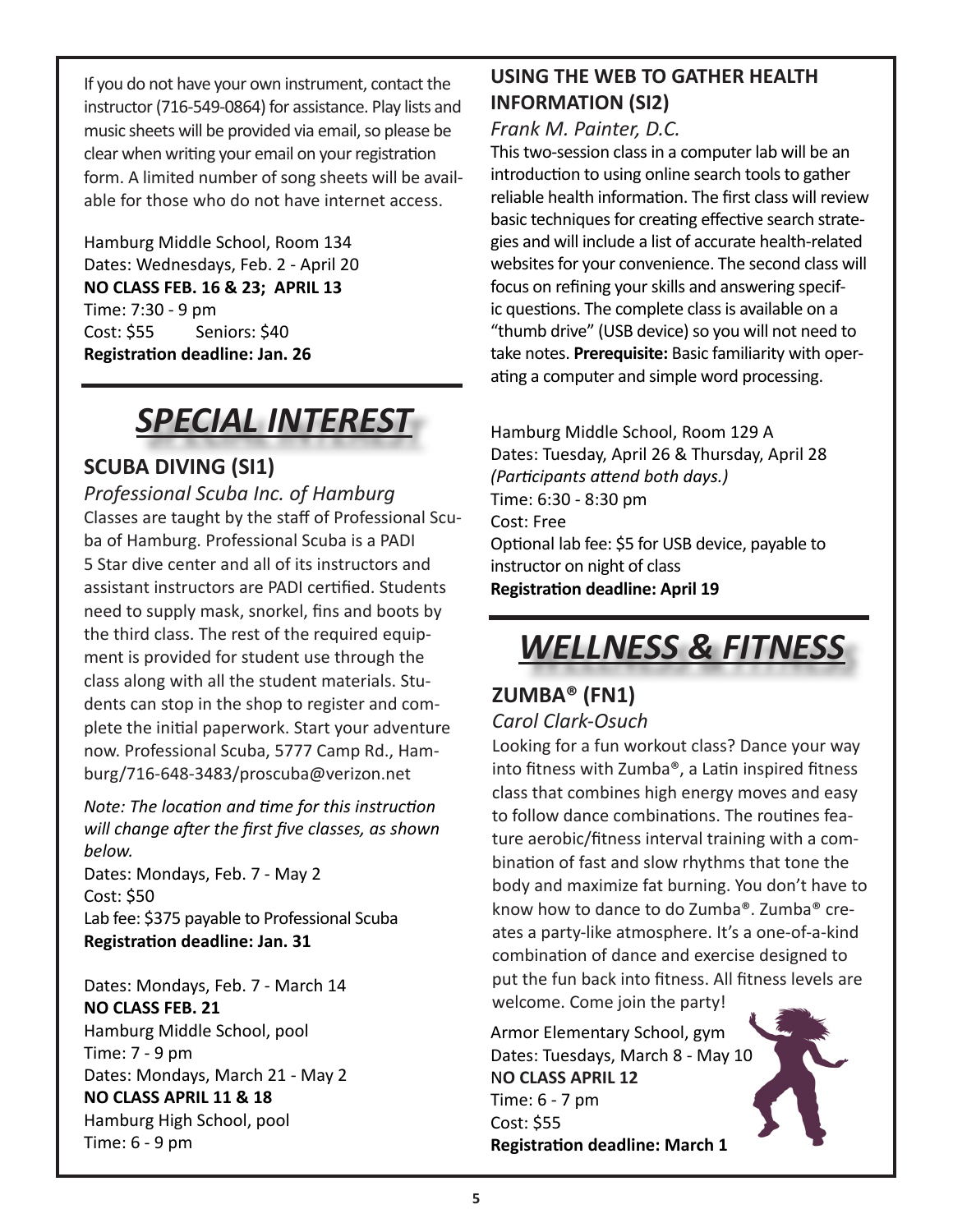# *SPORTS*

# **CO-ED VOLLEYBALL (SP3)**

*Tom Lardo* Enjoy volleyball for fun and exercise. Some instruction will be given.

Hamburg Middle School, gym Dates: Tuesdays, Feb. 1 - May 10 **NO CLASS FEB. 22; APRIL 12** Time: 7:30 - 9:30 pm\* Cost: \$28 Seniors: \$17 **Registration deadline: Jan. 25**

*\* Volleyball dates/times will be adjusted in the event of home sports games.*



### **MEN'S VOLLEYBALL (SP4)**

*Tom Lardo* Enjoy volleyball for fun and exercise. Some instruction will be given.

Hamburg Middle School, gym Dates: Thursdays, Feb. 3 - May 12 **NO CLASS FEB. 24; APRIL 14** Time: 7:30 - 9:30 pm\* Cost: \$32 Seniors: \$18 **Registration deadline: Jan. 27**

> *\* Volleyball dates/times will be adjusted in the event of home sports games.*





### **SUNRISE SWIM (SW1)**

#### *No instructor*

Take an early morning leisure swim. Registrants swim lengths of the pool at their own pace. For your safety, we adhere to a swimmer: lifeguard ratio. The registration fee includes both days. Class limit: 25.

Hamburg High School, pool Dates: Tuesdays & Thursdays, Feb. 1 - May 12 **NO CLASS FEB. 22 & 24; APRIL 12 & 14** Time: 6:15 - 7:15 am Cost: \$40 Seniors: \$30 **Registration deadline: Jan. 25**

# **SWIM FOR HEALTH (SW2)**

### *No instructor*

This program of leisure swim is for adults who like to enjoy the recreational benefits of a pool. For your safety, we adhere to a swimmer: lifeguard ratio. The registration fee includes both days. Class limit: 25.

Hamburg Middle School, pool Dates: Tuesdays & Thursdays, Feb. 1 - May 12 **NO CLASS FEB. 22 & 24; APRIL 12 & 14** Time: 5:30 - 6:30 pm Costs: \$40 Seniors: \$30 **Registration deadline: Jan. 25**

**POOL TEMPERATURE:** The temperature of the High School and Middle School pools is maintained at 82 degrees, except during times of student interscholastic swim use, when the temperature may be reduced.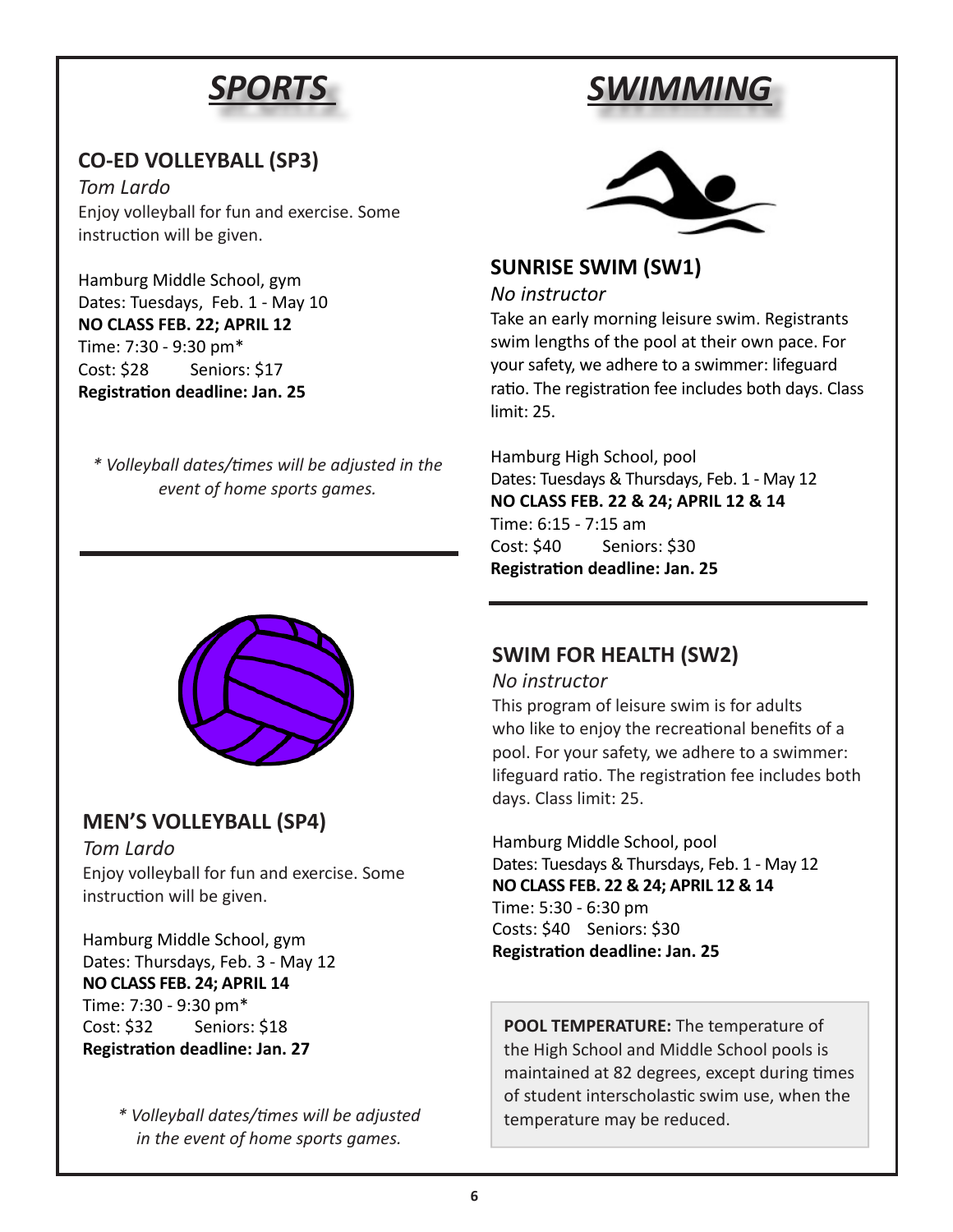# *SWIMMING (CONT.)*

### **DEEP WATER WORKOUT (SW3)**

### *Mary Jo Lardo*

This fitness program provides a no‐impact but challenging cardiovascular workout. The class will use flotation devices to assist in a total body



workout. Kick, tread and scull your way to a fit body. You will find this class especially challenging to the abs

and thighs. Participants must be comfortable in deep water with no support. Students should purchase an aquatic belt or Styrofoam water weights. Class limit: 25. Hurry! This class usually fills up quickly.

Hamburg Middle School, pool Dates: Mondays & Wednesdays, Feb. 2 - May 9 **NO CLASS FEB. 16, 21 & 23; APRIL 11, 13 & 18** Time: 5 - 6 pm Cost: \$55 Seniors: \$45 **Registration deadline: Jan. 26**

# **AQUA AEROBICS (SW4)**

### *Stephanie Lardo*

This is an easy‐going, low‐impact water aerobics class. It includes stretching, quick cardio and some light arm workouts. Participants should be comfortable in the water. Class limit: 25. Hurry! This class usually fills up quickly.

Hamburg Middle School, pool Dates: Mondays & Wednesdays, Feb. 2 - May 9 **NO CLASS FEB. 16, 21 & 23; APRIL 11, 13 & 18** Time: 6 - 7 pm Cost: \$55 Seniors: \$45 **Registration deadline: Jan. 26**





# **MASTER SWIMMING**

### *Wendy Ryan*

This class is for competitive swimmers — past, present & future — who would like to improve their efficiency and conditioning using the four basic competitive strokes. If you are unable to consistently swim break‐free laps, this course is not for you.

# **SATURDAYS MASTER SWIM (SW5)**

Hamburg Middle School, pool Dates: Saturdays, Feb. 5 - May 14 **NO CLASS FEB. 19 & 26; APRIL 9 & 16** Time: 1 - 2:30 pm Cost: \$37 Seniors: \$33 **Registration deadline: Jan. 29**

# **TUESDAYS MASTER SWIM (SW6)**

Hamburg Middle School, pool Dates: Tuesdays, Feb. 1 - May 10 **NO CLASS FEB. 22; APRIL 12** Times: 6:30 - 8 pm Cost: \$39 Seniors: \$34 **Registration deadline: Jan. 25**

# **THURSDAYS MASTER SWIM (SW7)**

Hamburg Middle School, pool Dates: Thursdays, Feb. 3 - May 12 **NO CLASS FEB. 24; APRIL 14** Time: 6:30 - 8 pm Cost: \$46 Seniors: \$41 **Registration deadline: Jan. 27**